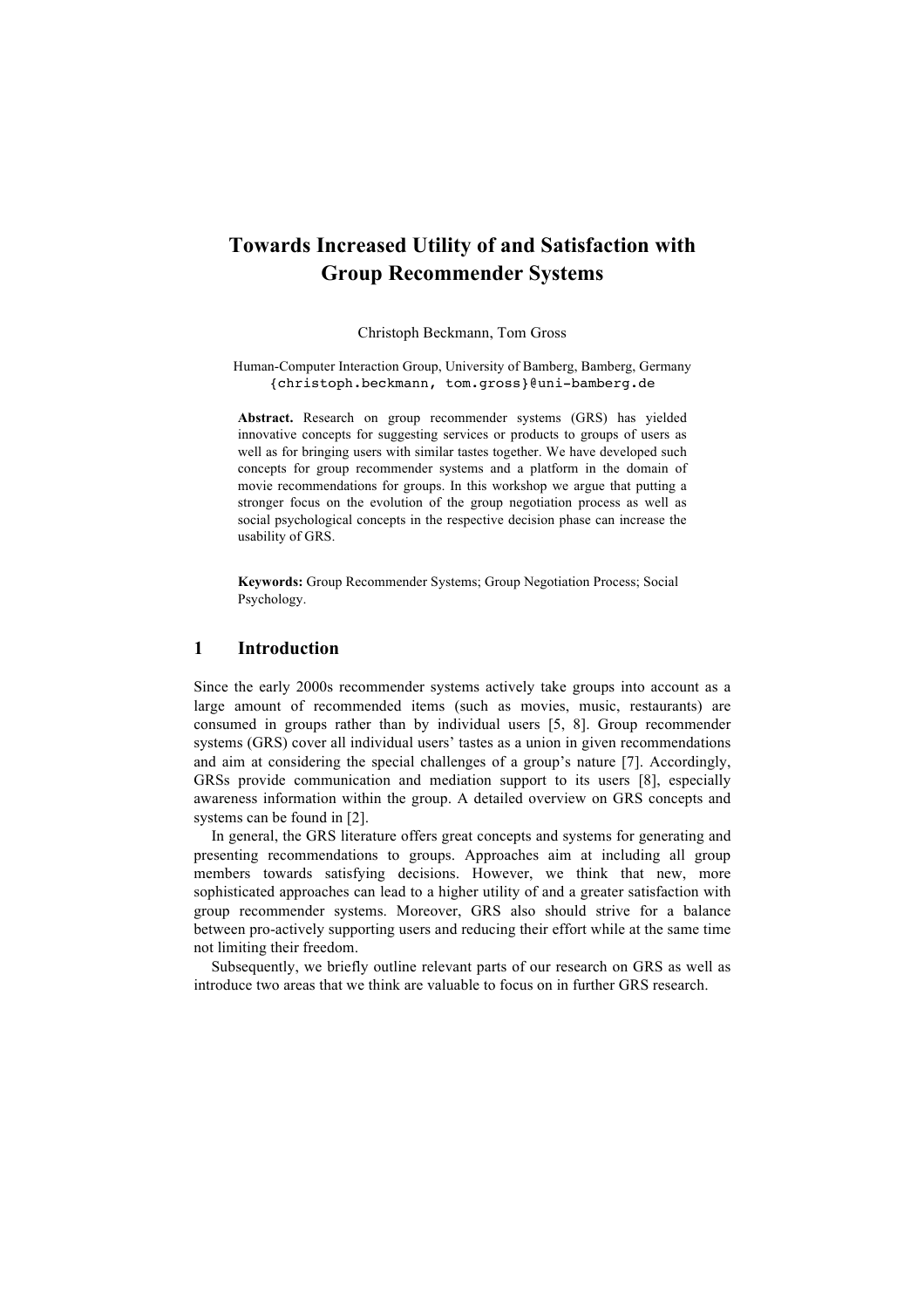# **2 Glances at Some of Our Research on GRS**

Our research on GRS has focused on recommendations in the domain of movies. We developed the AGReMo (Ad-hoc Group Recommendations Mobile) [1] process model and a mobile client implementation.

AGReMo allows users to receive shared movie recommendations and to actively participate in the process of decision-making in three phases: Preparation (i.e., group finding and preference specification), Decision (i.e., negotiation on given recommendation), and Action (i.e., watching the chosen movie and rating it afterwards).

The mobile application guides the group through the process and provides valuable background information on movies that are relevant to the group. It uses our collaborative-filtering based group recommender platform [3].

In a user study we gained insights on the importance of guidance through the recommendation process as well as on users' negotiation behaviour (e.g., they tend to explicitly exclude items that they do not want to watch together).

In a literature study on social psychological concepts [4], we matched core concepts to well-established factors influencing satisfaction in groups to inform the design of group recommender process models. We distilled the three most relevant social psychological concepts: group identification, group norms, and social roles.

## **3 Towards Utility and Satisfaction**

For the workshop on Group Recommender Systems: Concepts, Technology, Evaluation (GroupRS) at the 21th Conference on User Modelling, Adaptation and Personalization – UMAP 2013 we suggest a stronger focus on the evolution of the group negotiation process as well as on social psychological concepts in the respective decision phase.

GRS should leverage on the collected interaction data of individual users and groups of users. From our empirical studies of group negotiations we found that the negotiation history of a group can provide important input for the current group discussion. The history can contain vital information on items from previous sessions that have been reserved by the group and also of items that have been excluded previously. Users models should include this information, which then leads to more adequate recommendations.

GRS need to base their concepts on socio-psychological findings on behaviour in groups, especially during group negotiations. Socio-psychological concepts are typically very complex and not easy to integrate into GRS. Still, some have been successfully integrated into GRS (e.g., the concept of social influence [6]). We identified three core concepts—group identification, group norms, and social roles that need to be additionally integrated into GRS. Their integration creates new challenges for developing algorithms to generate recommendations, for modelling user interaction with the system, and for evaluating the usability of GRS.